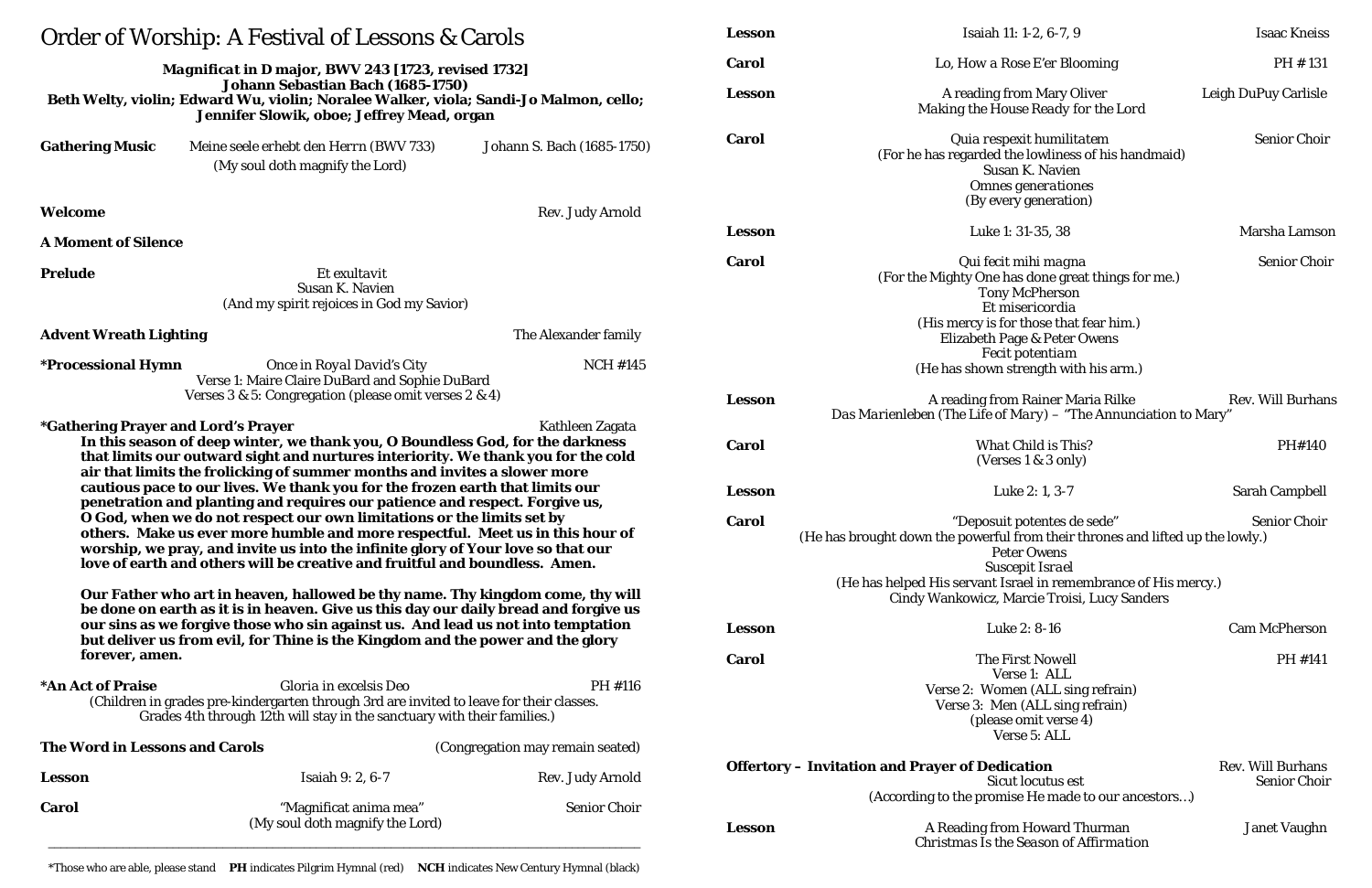| <b>Carol</b>                                                                                                         | "Gloria Patri" – "Sicut erat in principio"<br>(Glory be to the Father and to the Son and to the Holy Ghost.) | <b>Senior Choir</b>      |  |  |  |  |
|----------------------------------------------------------------------------------------------------------------------|--------------------------------------------------------------------------------------------------------------|--------------------------|--|--|--|--|
| <b>Lesson</b>                                                                                                        | John 1: 1-14                                                                                                 | Rev. Judy Arnold         |  |  |  |  |
| <b>Silence</b>                                                                                                       |                                                                                                              |                          |  |  |  |  |
| <b>Pastoral Prayer</b>                                                                                               |                                                                                                              | <b>Rev. Will Burhans</b> |  |  |  |  |
| <i><b>*Closing Hymn</b></i>                                                                                          | Hark! The Herald Angels Sing<br>(verses 1 & 3 only)                                                          | PH #120                  |  |  |  |  |
| <b>Benediction</b>                                                                                                   | Rev. Judy Arnold & Rev. Will Burhans                                                                         |                          |  |  |  |  |
| <b>Passing the Peace of Christ</b><br>(Please offer "peace" or "The peace of Christ" to your neighbor as you depart) |                                                                                                              |                          |  |  |  |  |
| <b>Postlude</b>                                                                                                      | Nun komm der heiden Heiland (BWV 656)<br>(Now come, the savior of the heathen)                               | <b>Bach</b>              |  |  |  |  |
| <b>Today's Worship Service</b>                                                                                       |                                                                                                              |                          |  |  |  |  |

**Service of Light:** Join us for a time of prayer, candle lighting & music on Thursday, December 21 at 7 pm in the Sanctuary. Designed to move from darkness to hope, the service opens us to God's quiet presence. Come in the face of life's challenges, anxieties, and fears. Come when grief or loss disrupts life. Come to remember those whom we hold dear. Come during the rush of the holidays. Invite a friend or loved one facing difficulties. For a ride call by Tuesday, Dec. 19th: Health Ministry Office at 781 729-9180 ext: 106.

**Special Thanks** this morning to our readers, choir, soloists, instrumentalists, organist, ministers, deacons and office manager without whom this service would not be possible.

**A Christmas Tradition of Joy!** Spread Christmas Joy by delivering poinsettias to members of our faith community at home and in local care centers. Plants will be available today after worship in the front of the sanctuary for delivery in the next few days.

# Meet Our Church

**First Congregational Church in Winchester, UCC,** *An Open and Affirming Congregation* 21 Church Street, Winchester, MA 01890 781-729-9180 **www.fcc-winchester.org**

We are a Christ-centered, nurturing community: growing in faith, serving in love, welcoming all with joy.

The Congregation, Ministers To The World Rev. William Burhans, Lead Pastor Rev. Ms. Judith B. Arnold, Associate Pastor Ms. Kathleen Zagata, RN, MS, CS, Minister of Congregational Health & Wellness Ms. Jane Ring Frank, Minister of Music & Worship Arts Mr. Ben Pulaski, Minister of Faith Formation: Children & Youth Mr. Jeffrey Mead, Organist Ms. Sarah Marino, Office Manager Mr. Tyler Campbell, Sexton The Rev. Dr. Kenneth Orth, Pastoral Counselor (Affiliate)

**December 17, 2017** The Third Sunday in Advent 10:00 Worship Service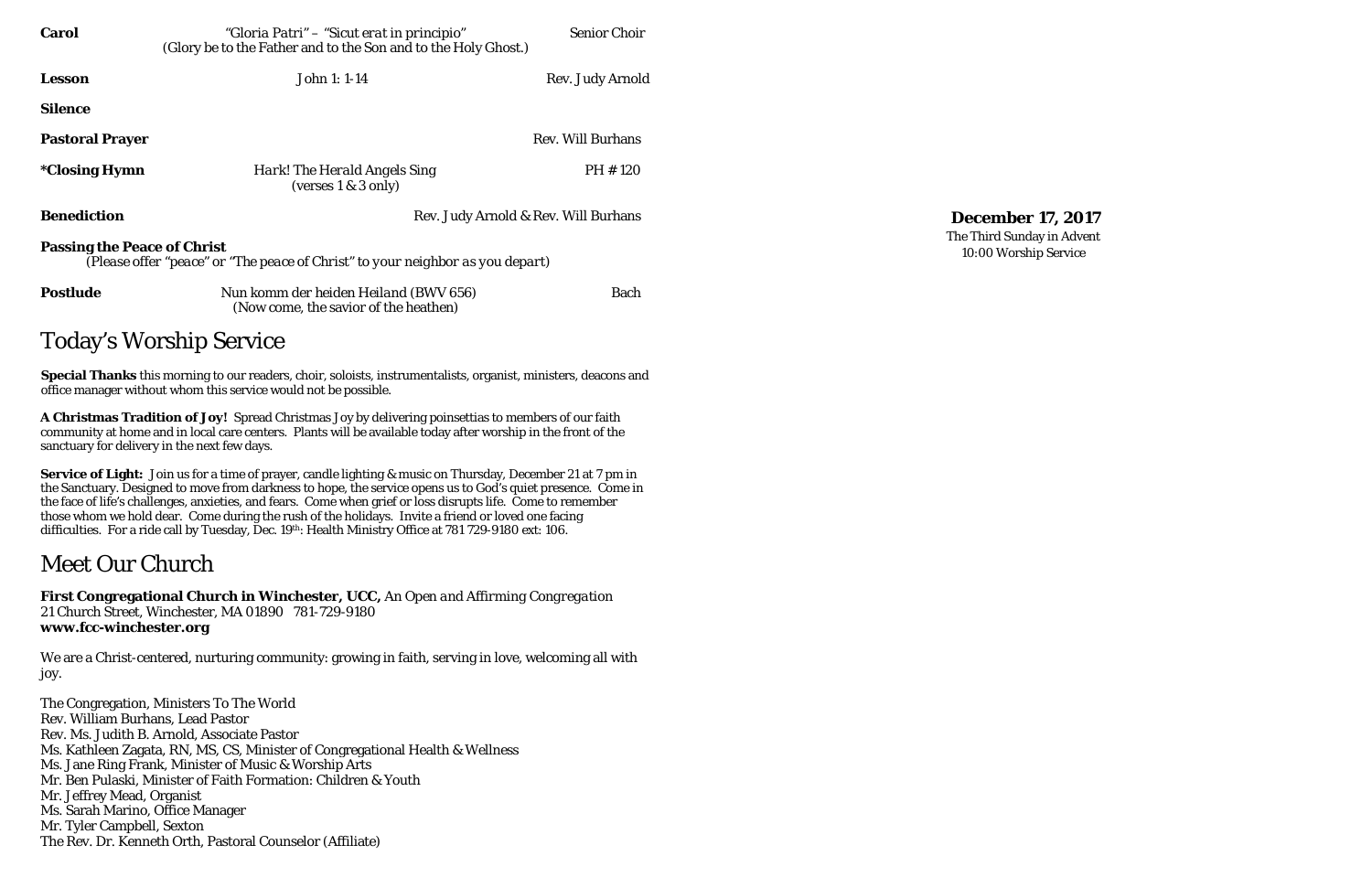# **CHRISTMAS PLANTS WHICH GLORIFY OUR SANCTUARY ARE GIVEN TO THE GLORY OF GOD AND IN LOVING MEMORY OF:**

**John Cawston, by his wife, Janice Wilson**

**Janet Dewhurst, by the Mahoney Family**

**Peter French, by the French family**

**Theo Greene, by Fred Greene and family**

**Janet Harvey, by the Mahoney family**

**Joyce Mills-friends and family, by Janice Wilson**

**Our Parents: Margery & Tom Montgomery, Theo & Bob Hall, By Kris & John Montgomery** 

**Irene & Bradley Roberts and Barbara & Kent Ellis, By Lee & Karen Roberts**

**Our Parents: Ross & Ruth Rosenberger and Ruth & Leslie Coldsnow, and Grandparents: Eva & Ara Coldsnow by Peter & Connie Rosenberger**

**Ann Russell, by Ann's family**

**Gaspar Salvo, By Beverly & Bob Stone**

**John P. Sawyer, by and our parents and dear friends by Susan Dreyfus Sawyer and Andy Spiegel**

**Thomas Smith, beloved husband & father, by Robin, Chris, and Emily Smith**

**Our grandmothers, Gladys & Diane, by Robin, Chris, and Emily Smith**

> **Our grandfather, Bumpa, by Maggie & Lizzie Splaine**

**Christopher W. Stone, by Cynthia Stone**

**Ralph W. Stone, by Cynthia Stone**

**Robert & Dorothy Stone, Jane Stone, & Richard Stone, By Beverly & Bob Stone**

**Frank Wilson, by Jennifer & John Wilson**

**James & Edith Wilson, by Janice Wilson**

## **CHRISTMAS PLANTS WHICH GLORIFY OUR SANCTUARY ARE GIVEN TO THE GLORY OF GOD AND IN HONOR OF:**

**The kitchen clean-up committee & all of their care and hard work for our church, by the Tresselt family**

> **Our granddaughter, Avery Lewis by Kris & John Montgomery**

The family of David Mortensen In their grief The family of Bob Shirley In their grief The family of Joyce Mills In their grief Brooke (Heather Carbone's sister) Health and healing Martha George **For courage and healing** Dory Cole Ogden, niece of Stephen W. Cole For healing Jessica Brand For healing

## **Home for the Holidays: Welcoming Our Young Adults, College Students & Recent Graduates. Wednesday, Dec. 27 at 6 PM in Ripley Chapel**

This event is for our young adults, college students (freshmen/women through PhDs) and our recent graduates who are home with their families for the holidays. Join Ben, Rev. Judy, Rev. Will, and Kathleen for a Ripley Chapel Service. After the service, we will move to the Forum Room for pizza and some catching up with each other. The evening begins at 6:00, pizza probably around 6:30 and we'll end no later than 7:30. Hope you can join us!

**Ways to help the The Outdoor Church this year**

We are supporting them through the Advent Worlds of Change boxes. By putting our loose change in these small rectangular boxes throughout Advent, we are joining many others to empower small change to make large changes in the lives of the Outdoor Church Congregation. Boxes are available at the back of the Sanctuary and in the lobby. Please fill one with change and bring it to church on Christmas Eve.

# **December 31 is our next Sunday at the Outdoor Church**

We join them to distribute sandwiches, small necessities, and a message of hope and unconditional love. This Holy Connection has more impact on those bringing food than it does on those receiving it. There are many ways to help for all ages. Please visit our website for more information. *Don't miss this opportunity to end 2017 on this powerful note.*

# Welcome!

We are happy you have joined us today for worship. We hope that in the coming hour of quiet, song, prayer, sacred scripture, and communal gathering, you will awaken more fully to God's presence in your life and the world around us.

### **Restrooms**

Restrooms are located down the stairs as you first enter the front doors of the church.

### **Accessibility**

We now have an inductive hearing loop for those whose hearing aids have Telecoil (ask your audiologist). Listening devices are also available in the back. For our coffee hour in Chidley Hall, an elevator is located out the doors to the right of the front chancel area and down the hall. Please ask a greeter if you need assistance.

### **Childcare**

Children are always welcome in the sanctuary! We appreciate the sounds of little ones among us. If you'd prefer, there are trained caregivers in our a nursery on the floor beneath the sanctuary. Ask a greeter if you need help finding it.

# **Family Room**

There is also a comfortable room with water, sofas, chairs, carpet and a video link to the service for when you need more room to attend to your family. It is located just outside the doors to the right of the front chancel area.

## **Children (Stepping Stones) and Youth Church School**

Classes for children and youth in pre-k through 12th grade are taught during worship. Families begin the worship service together in the sanctuary. Children are then invited to join us at the front (if they are comfortable) for the Time for the Young. Afterwards, the children and youth are led to their classrooms by their teachers.

## **Get connected!**

Please tell us about yourself and/or request a prayer by filling out a Welcome/Prayer Request Card found in each pew and place it in the offering plate when it passes. We look forward to getting to know you at Coffee Hour, held downstairs immediately following the service.

**www.fcc-winchester.org facebook.com/fccwucc Text FCCW to 22828 to join our email list**

*People for Whom We Are Praying …*